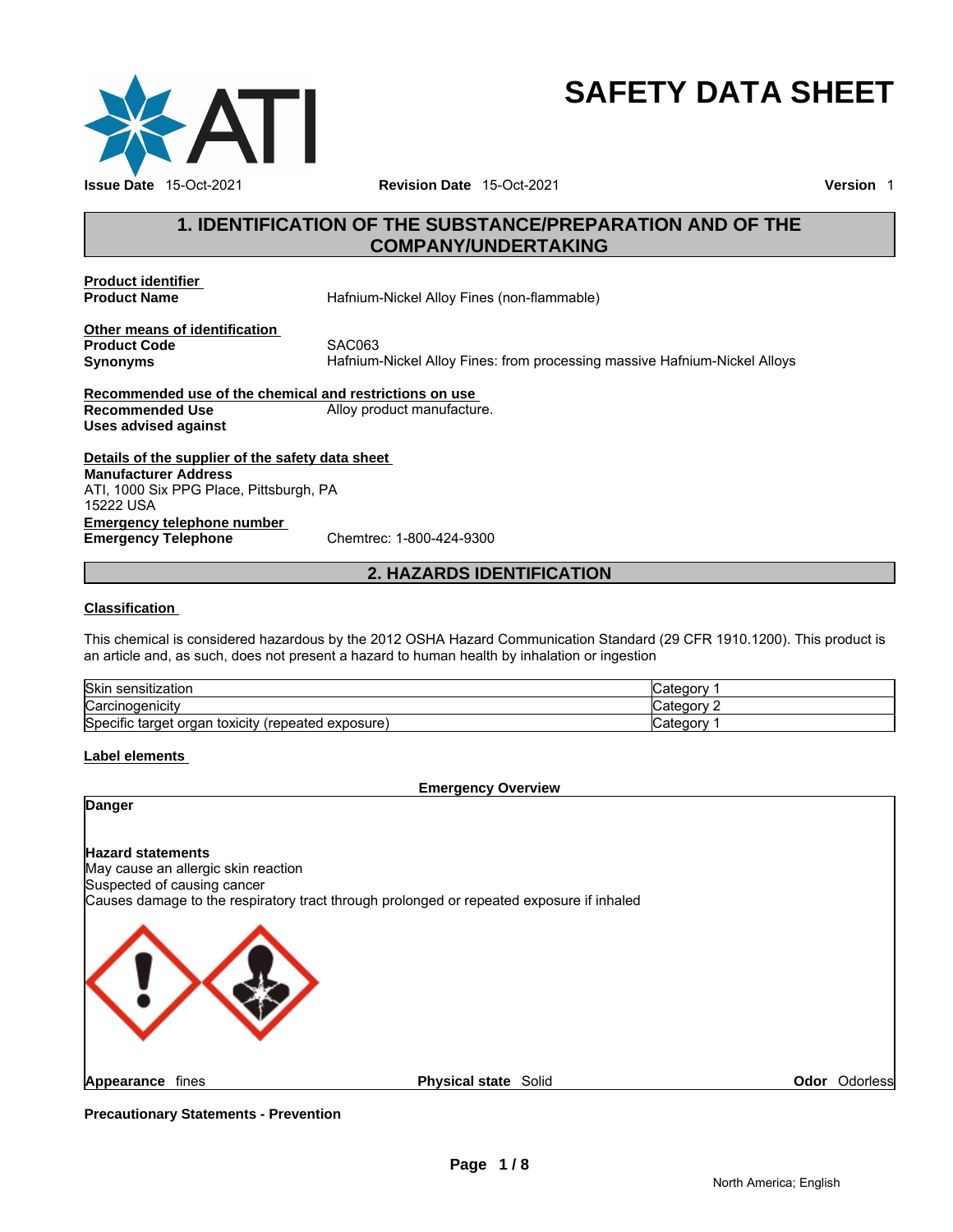Do not handle until all safety precautions have been read and understood Use personal protective equipment as required Wear protective gloves Avoid breathing dust/fume

### **Precautionary Statements - Response**

IF INHALED: If breathing is difficult, remove victim to fresh air and keep at rest in a position comfortable for breathing IF ON SKIN: Wash with plenty of soap and water If skin irritation or rash occurs: Get medical advice/attention Wash contaminated clothing before reuse

#### **Precautionary Statements - Disposal**

Dispose of contents/container to an approved waste disposal plant

**Hazards not otherwise classified (HNOC)**  Not applicable **Other Information** 

### **3. COMPOSITION/INFORMATION ON INGREDIENTS**

.

**Synonyms** Hafnium-Nickel Alloy Fines: from processing massive Hafnium-Nickel Alloys.

| <b>Chemical Name</b> | <b>CAS No.</b> | Weight-% |
|----------------------|----------------|----------|
| Hatnıum              | 7440-58-6      | 80-99    |
| Nickel               | 7440-02-0      | $-20$    |

### **4. FIRST AID MEASURES**

#### **First aid measures**

| Eye contact                                                 | In the case of particles coming in contact with eyes during processing, treat as with any                                                              |
|-------------------------------------------------------------|--------------------------------------------------------------------------------------------------------------------------------------------------------|
|                                                             | foreign object.                                                                                                                                        |
| <b>Skin Contact</b>                                         | In the case of skin allergic reactions see a physician. Wash off immediately with soap and<br>plenty of water.                                         |
| <b>Inhalation</b>                                           | If excessive amounts of smoke, fume, or particulate are inhaled during processing, remove<br>to fresh air and consult a qualified health professional. |
| Ingestion                                                   | IF SWALLOWED: Call a POISON CENTER or doctor/physician if you feel unwell.                                                                             |
| Most important symptoms and effects, both acute and delayed |                                                                                                                                                        |
| <b>Symptoms</b>                                             | May cause allergic skin reaction.                                                                                                                      |
|                                                             | Indication of any immediate medical attention and special treatment needed                                                                             |
| Note to physicians                                          | Treat symptomatically.                                                                                                                                 |
|                                                             | <b>5. FIRE-FIGHTING MEASURES</b>                                                                                                                       |

### **Suitable extinguishing media**

Product not flammable in the form as distributed, flammable as finely divided particles or pieces resulting from processing of this product. Isolate large fires and allow to burn out. Smother small fires with salt (NaCl).

**Unsuitable extinguishing media** Do not spray water on burning metal as an explosion may occur. This explosive characteristic is caused by the hydrogen and steam generated by the reaction of water with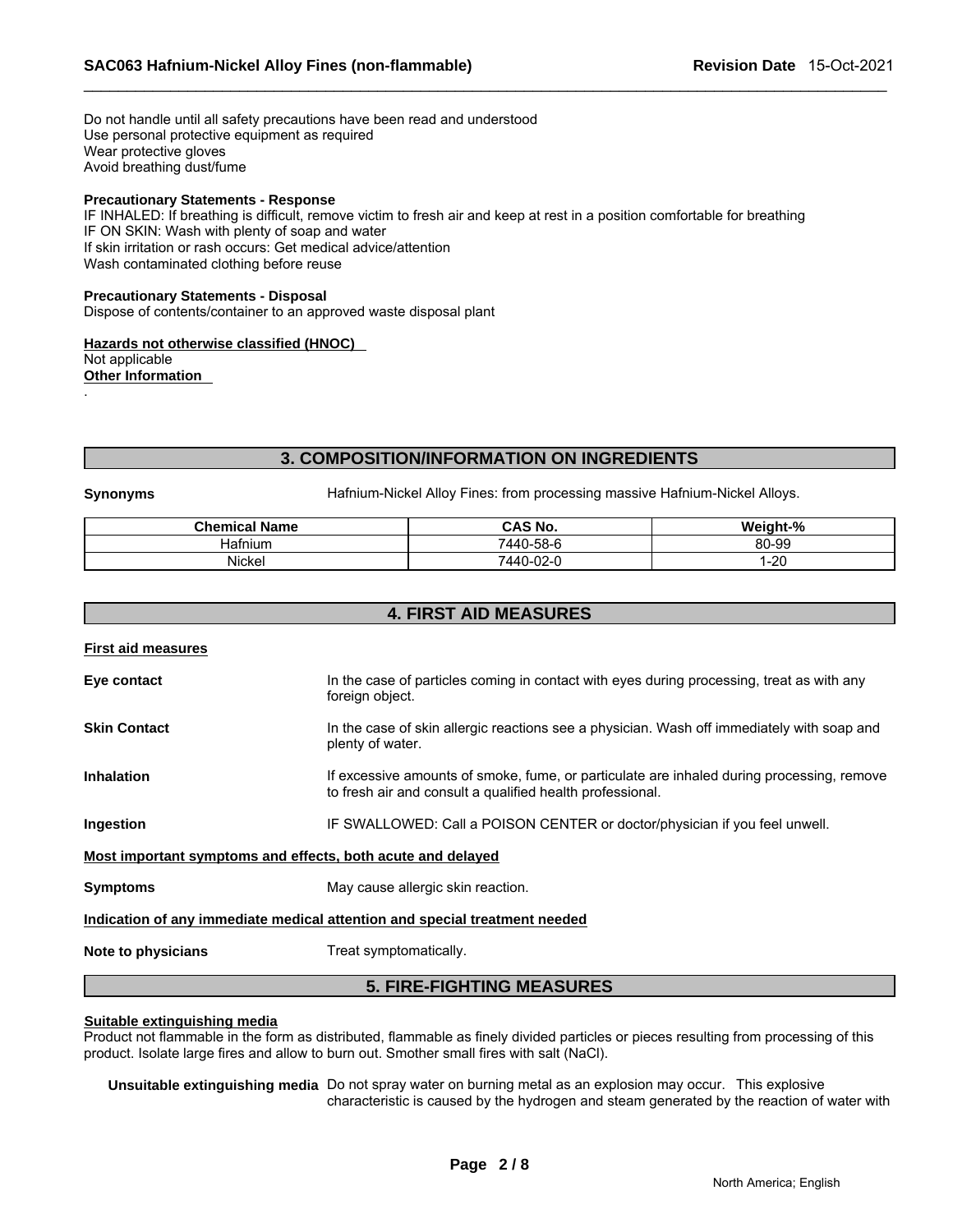the burning material.

#### **Specific hazards arising from the chemical**

Intense heat. Very fine, high surface area material resulting from processing this product may ignite spontaneously at room temperature. WARNING: Fine particles of this product may form combustible dust-air mixtures. Keep particles away from all ignition sources including heat, sparks, and flame. Prevent dust accumulations to minimize combustible dust hazard.

**Hazardous combustion products** Not applicable.

**Explosion data Sensitivity to Mechanical Impact** None. **Sensitivity to Static Discharge** None.

#### **Protective equipment and precautions for firefighters**

Firefighters should wear self-contained breathing apparatus and full firefighting turnout gear.

### **6. ACCIDENTAL RELEASE MEASURES**

|                                                              | Personal precautions, protective equipment and emergency procedures                                                                                                                                                                                                                                                                                                  |
|--------------------------------------------------------------|----------------------------------------------------------------------------------------------------------------------------------------------------------------------------------------------------------------------------------------------------------------------------------------------------------------------------------------------------------------------|
| <b>Personal precautions</b>                                  | Use personal protective equipment as required.                                                                                                                                                                                                                                                                                                                       |
| For emergency responders                                     | Use personal protective equipment as required.                                                                                                                                                                                                                                                                                                                       |
| <b>Environmental precautions</b>                             |                                                                                                                                                                                                                                                                                                                                                                      |
| <b>Environmental precautions</b>                             | Collect spillage to prevent release to the environment.                                                                                                                                                                                                                                                                                                              |
| Methods and material for containment and cleaning up         |                                                                                                                                                                                                                                                                                                                                                                      |
| <b>Methods for containment</b>                               | Prevent further leakage or spillage if safe to do so.                                                                                                                                                                                                                                                                                                                |
| Methods for cleaning up                                      | Sweep or shovel material into dry containers. Avoid creating uncontrolled dust.                                                                                                                                                                                                                                                                                      |
|                                                              | 7. HANDLING AND STORAGE                                                                                                                                                                                                                                                                                                                                              |
| <b>Precautions for safe handling</b>                         |                                                                                                                                                                                                                                                                                                                                                                      |
| Advice on safe handling                                      | Very fine, high surface area material resulting from processing this product may ignite<br>spontaneously at room temperature. WARNING: Fine particles of this product may form<br>combustible dust-air mixtures. Keep particles away from all ignition sources including heat,<br>sparks, and flame. Prevent dust accumulations to minimize combustible dust hazard. |
| Conditions for safe storage, including any incompatibilities |                                                                                                                                                                                                                                                                                                                                                                      |
| <b>Storage Conditions</b>                                    | Keep away from heat, sparks, flame and other sources of ignition (i.e., pilot lights, electric<br>motors and static electricity).                                                                                                                                                                                                                                    |
| Incompatible materials                                       | Dissolves in hydrofluoric acid.                                                                                                                                                                                                                                                                                                                                      |
|                                                              | <b>8. EXPOSURE CONTROLS/PERSONAL PROTECTION</b>                                                                                                                                                                                                                                                                                                                      |

### **Control parameters**

#### **Exposure Guidelines**

| <b>Chemical Name</b> | <b>ACGIH TLV</b>                                       | <b>OSHA PEL</b>           |
|----------------------|--------------------------------------------------------|---------------------------|
| Hafnium              | TWA: $0.5 \text{ mg/m}^3$ TWA: $0.5 \text{ mg/m}^3$ Hf | TWA: $0.5 \text{ mg/m}^3$ |
| 7440-58-6            |                                                        |                           |
| Nickel               | TWA: $1.5 \text{ mg/m}^3$ inhalable fraction           | TWA: $1 \text{ ma/m}^3$   |
| 7440-02-0            |                                                        |                           |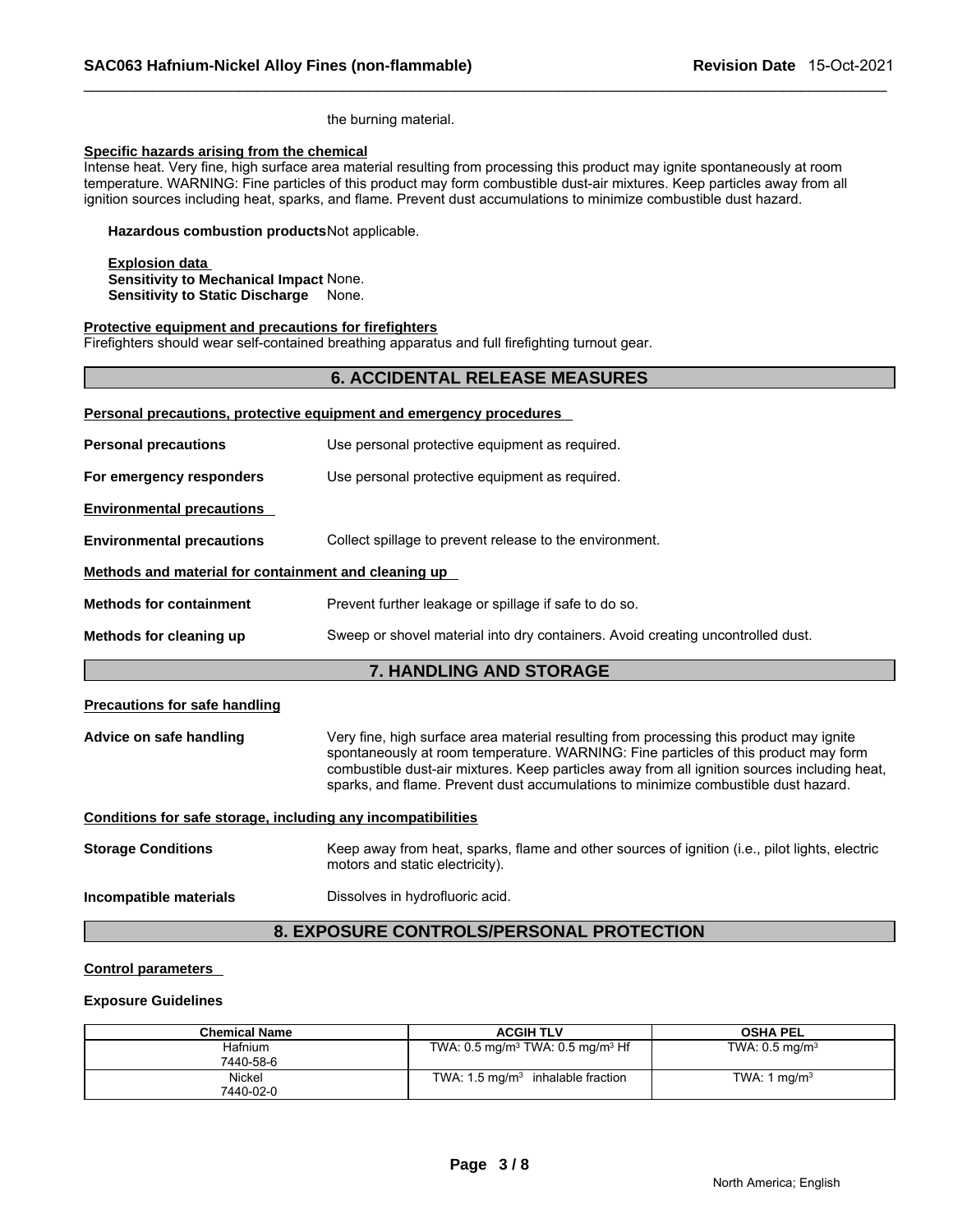| Appropriate engineering controls                                      |                                                                                                                                                                                                                                                                                                                                                                                 |
|-----------------------------------------------------------------------|---------------------------------------------------------------------------------------------------------------------------------------------------------------------------------------------------------------------------------------------------------------------------------------------------------------------------------------------------------------------------------|
| <b>Engineering Controls</b>                                           | Avoid generation of uncontrolled particles.                                                                                                                                                                                                                                                                                                                                     |
| Individual protection measures, such as personal protective equipment |                                                                                                                                                                                                                                                                                                                                                                                 |
| <b>Eye/face protection</b>                                            | When airborne particles may be present, appropriate eye protection is recommended. For<br>example, tight-fitting goggles, foam-lined safety glasses or other protective equipment that<br>shield the eyes from particles.                                                                                                                                                       |
| Skin and body protection                                              | Fire/flame resistant/retardant clothing may be appropriate during hot work with the product.<br>Wear protective gloves.                                                                                                                                                                                                                                                         |
| <b>Respiratory protection</b>                                         | When particulates/fumes/gases are generated and if exposure limits are exceeded or<br>irritation is experienced, proper approved respiratory protection should be worn.<br>Positive-pressure supplied air respirators may be required for high airborne contaminant<br>concentrations. Respiratory protection must be provided in accordance with current local<br>regulations. |
| <b>General Hygiene Considerations</b>                                 | Handle in accordance with good industrial hygiene and safety practice.                                                                                                                                                                                                                                                                                                          |

### **9. PHYSICAL AND CHEMICAL PROPERTIES**

### **Information on basic physical and chemical properties**

| <b>Physical state</b>                                         | Solid                       |                                                                                                                                                   |                 |
|---------------------------------------------------------------|-----------------------------|---------------------------------------------------------------------------------------------------------------------------------------------------|-----------------|
| Appearance                                                    | fines                       | Odor                                                                                                                                              | <b>Odorless</b> |
| Color                                                         | Metallic, gray or silver    | <b>Odor threshold</b>                                                                                                                             | Not applicable  |
| <b>Property</b><br>рH                                         | Values                      | Remarks • Method<br>Not applicable                                                                                                                |                 |
| Melting point / freezing point                                | 1200-1500 °C / 2200-2700 °F |                                                                                                                                                   |                 |
| Boiling point / boiling range                                 |                             |                                                                                                                                                   |                 |
| <b>Flash point</b>                                            |                             |                                                                                                                                                   |                 |
| <b>Evaporation rate</b>                                       |                             | Not applicable                                                                                                                                    |                 |
| Flammability (solid, gas)                                     |                             | Product not flammable in the form as distributed.<br>flammable as finely divided particles or pieces<br>resulting from processing of this product |                 |
| <b>Flammability Limit in Air</b>                              |                             |                                                                                                                                                   |                 |
| <b>Upper flammability limit:</b><br>Lower flammability limit: |                             |                                                                                                                                                   |                 |
| Vapor pressure                                                |                             | Not applicable                                                                                                                                    |                 |
| <b>Vapor density</b>                                          |                             | Not applicable                                                                                                                                    |                 |
| <b>Specific Gravity</b>                                       |                             |                                                                                                                                                   |                 |
| <b>Water solubility</b>                                       | Insoluble                   |                                                                                                                                                   |                 |
| Solubility in other solvents                                  |                             |                                                                                                                                                   |                 |
| <b>Partition coefficient</b>                                  |                             | Not applicable                                                                                                                                    |                 |
| <b>Autoignition temperature</b>                               |                             | Not applicable                                                                                                                                    |                 |
| <b>Decomposition temperature</b>                              |                             | Not applicable                                                                                                                                    |                 |
| <b>Kinematic viscosity</b>                                    |                             | Not applicable                                                                                                                                    |                 |
| <b>Dynamic viscosity</b>                                      |                             | Not applicable                                                                                                                                    |                 |
| <b>Explosive properties</b>                                   | Not applicable              |                                                                                                                                                   |                 |
| <b>Oxidizing properties</b>                                   | Not applicable              |                                                                                                                                                   |                 |
| <b>Other Information</b>                                      |                             |                                                                                                                                                   |                 |
| <b>Softening point</b>                                        |                             |                                                                                                                                                   |                 |
| Molecular weight                                              |                             |                                                                                                                                                   |                 |
| <b>VOC Content (%)</b>                                        | Not applicable              |                                                                                                                                                   |                 |
| <b>Density</b>                                                |                             |                                                                                                                                                   |                 |
| <b>Bulk density</b>                                           |                             |                                                                                                                                                   |                 |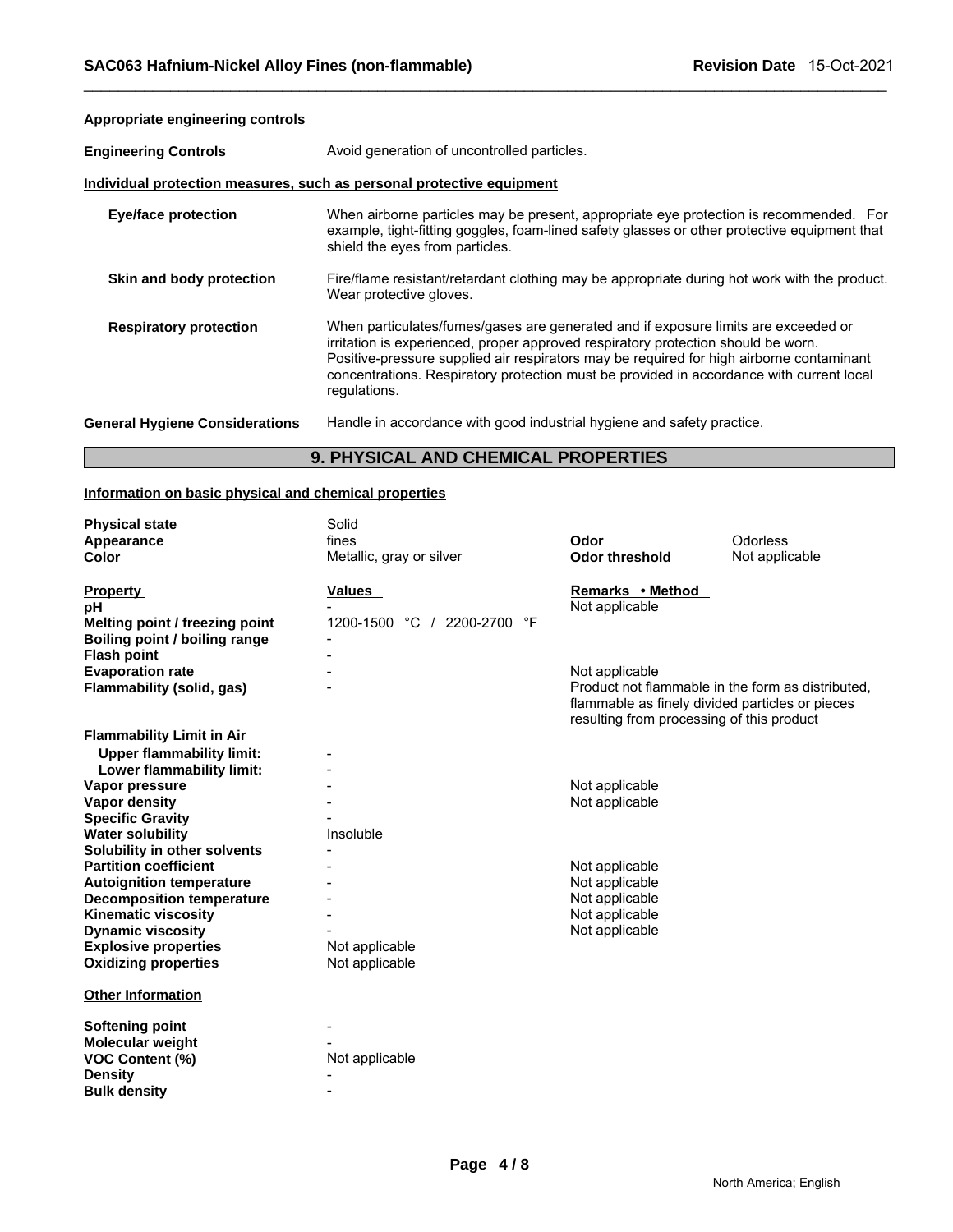### **10. STABILITY AND REACTIVITY**

### **Reactivity**

Not applicable

#### **Chemical stability**

Stable under normal conditions.

#### **Possibility of Hazardous Reactions**

None under normal processing.

**Hazardous polymerization** Hazardous polymerization does not occur.

#### **Conditions to avoid**

Dust formation and dust accumulation.

#### **Incompatible materials**

Dissolves in hydrofluoric acid.

#### **Hazardous Decomposition Products**

Not applicable.

### **11. TOXICOLOGICAL INFORMATION**

### **Information on likely routes of exposure**

#### **Product Information**

| <b>Inhalation</b>   | Product not classified.                  |
|---------------------|------------------------------------------|
| Eye contact         | Product not classified.                  |
| <b>Skin Contact</b> | May cause sensitization by skin contact. |
| Ingestion           | Product not classified.                  |

| <b>Chemical Name</b> | Oral LD50         | <b>Dermal LD50</b> | <b>Inhalation LC50</b> |
|----------------------|-------------------|--------------------|------------------------|
| <b>Hafnium</b>       | $> 5000$ mg/kg bw |                    | $>4.3$ mg/L            |
| 7440-58-6            |                   |                    |                        |
| Nickel               | $>9000$ mg/kg bw  |                    | $> 10.2$ mg/L          |
| 7440-02-0            |                   |                    |                        |

#### **Information on toxicological effects**

**Symptoms Symptoms May cause sensitization by skin contact.** 

#### **Delayed and immediate effects as well as chronic effects from short and long-term exposure**

| <b>Acute toxicity</b>             | Product not classified.                    |
|-----------------------------------|--------------------------------------------|
| <b>Skin corrosion/irritation</b>  | Product not classified.                    |
| Serious eye damage/eye irritation | Product not classified.                    |
| <b>Sensitization</b>              | May cause sensitization by skin contact.   |
| Germ cell mutagenicity            | Product not classified.                    |
| Carcinogenicity                   | Suspected of causing cancer by inhalation. |

| <b>Chem</b><br>mical Name | <b>ACGIH</b> | <b>IARC</b> | <b>NTP</b>                  | OSHA |
|---------------------------|--------------|-------------|-----------------------------|------|
| <b>Nicke</b>              |              | Group       | Known                       |      |
| 7440-02-0                 |              | Group 2B    | : Anticipated<br>Reasonably |      |

**Reproductive toxicity example 3 Reproductive Product not classified.**<br> **STOT - single exposure** Product not classified. **STOT - single exposure**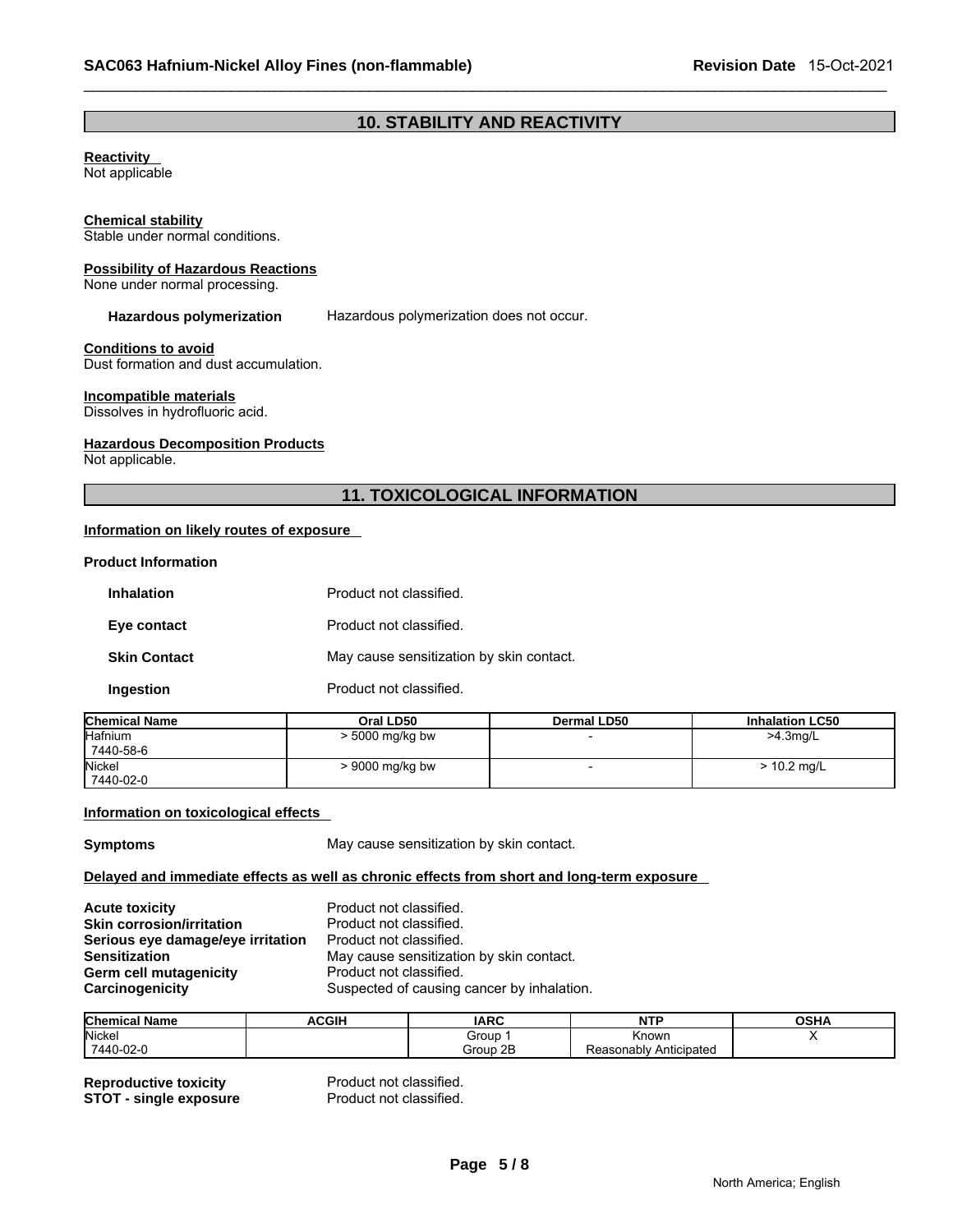## **Aspiration hazard**

**STOT - repeated exposure Causes disorder and damage to the: Respiratory System.**<br>**Aspiration hazard Causes** Product not classified.

### **12. ECOLOGICAL INFORMATION**

### **Ecotoxicity**

This product as shipped is not classified for aquatic toxicity.

| <b>Chemical Name</b> | Algae/aquatic plants         | Fish                                                 | <b>Toxicity to</b>          | Crustacea                                                                       |
|----------------------|------------------------------|------------------------------------------------------|-----------------------------|---------------------------------------------------------------------------------|
|                      |                              |                                                      | microorganisms              |                                                                                 |
| Hafnium              | The 72 h EC50 of hafnium     | The 96 h LC50 of Hafnium                             |                             | The 48 h EC50 of Hafnium                                                        |
| 7440-58-6            | to Pseudokirchneriella       | dioxide in water to Danio                            |                             | dioxide to Daphnia magna                                                        |
|                      | subcapitata was great than 8 | rerio was greater than the                           |                             | was greater than the                                                            |
|                      | ug of Hf/L (100% saturated   | solubility limit of 0.007 mg                         |                             | solubility limit of 0.007 mg                                                    |
|                      | solution).                   | $Hf/L$ .                                             |                             | $Hf/L$ .                                                                        |
| Nickel               | NOEC/EC10 values range       |                                                      |                             | The 96h LC50s values range The 30 min EC50 of nickel The 48h LC50s values range |
| 7440-02-0            | from $12.3 \mu g/l$ for      | from 0.4 mg Ni/L for                                 | for activated sludge was 33 | from 0.013 mg Ni/L for                                                          |
|                      |                              | Scenedesmus accuminatus   Pimephales promelas to 320 | mg Ni/L.                    | Ceriodaphnia dubia to 4970                                                      |
|                      | to 425 µg/l for              | mg Ni/L for Brachydanio                              |                             | mg Ni/L for Daphnia magna.                                                      |
|                      | Pseudokirchneriella          | rerio.                                               |                             |                                                                                 |
|                      | subcapitata.                 |                                                      |                             |                                                                                 |

#### **Other adverse effects**

## **13. DISPOSAL CONSIDERATIONS**

#### **Waste treatment methods**

| Disposal of wastes     | Disposal should be in accordance with applicable regional, national and local laws and<br>regulations. |
|------------------------|--------------------------------------------------------------------------------------------------------|
| Contaminated packaging | Disposal should be in accordance with applicable regional, national and local laws and<br>regulations. |

This product contains one or more substances that are listed with the State of California as a hazardous waste.

### **14. TRANSPORT INFORMATION**

**DOT** Not regulated

### **15. REGULATORY INFORMATION**

| <b>International Inventories</b> |                   |
|----------------------------------|-------------------|
| <b>TSCA</b>                      | Complies          |
| <b>DSL/NDSL</b>                  | Complies          |
| <b>EINECS/ELINCS</b>             | Complies          |
| <b>ENCS</b>                      | Complies          |
| <b>IECSC</b>                     | Complies          |
| <b>KECL</b>                      | Complies          |
| <b>PICCS</b>                     | Complies          |
| <b>AICS</b>                      | <b>Not Listed</b> |

 **Legend:** 

 **TSCA** - United States Toxic Substances Control Act Section 8(b) Inventory

 **DSL/NDSL** - Canadian Domestic Substances List/Non-Domestic Substances List

 **EINECS/ELINCS** - European Inventory of Existing Chemical Substances/European List of Notified Chemical Substances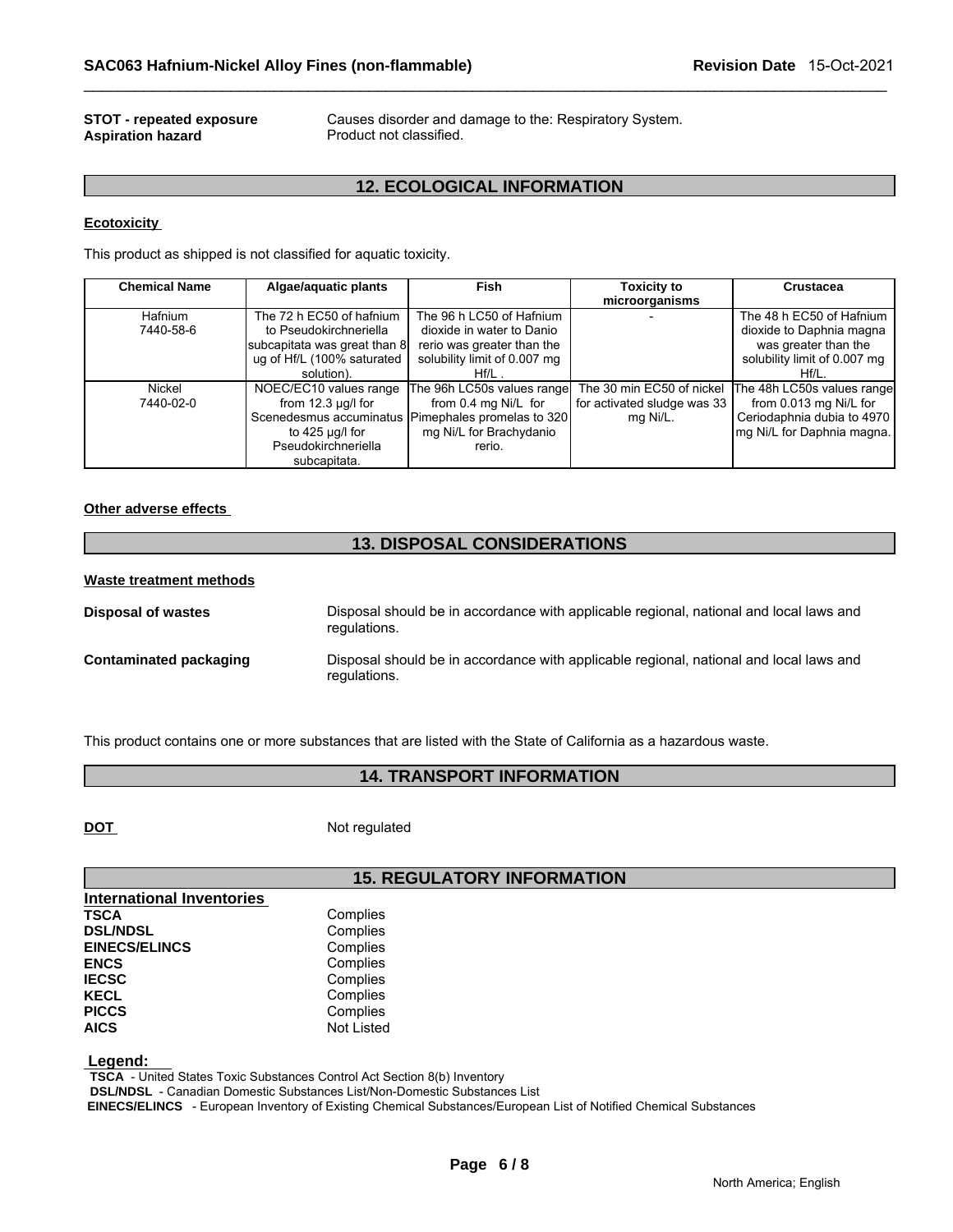**ENCS** - Japan Existing and New Chemical Substances

 **IECSC** - China Inventory of Existing Chemical Substances

 **KECL** - Korean Existing and Evaluated Chemical Substances

 **PICCS** - Philippines Inventory of Chemicals and Chemical Substances

 **AICS** - Australian Inventory of Chemical Substances

#### **US Federal Regulations**

#### **SARA 313**

Section 313 of Title III of the Superfund Amendments and Reauthorization Act of 1986 (SARA). This product contains a chemical or chemicals which are subject to the reporting requirements of the Act and Title 40 of the Code of Federal Regulations, Part 372:

| <b>Chemical</b><br>.<br>Name | - - -<br>CAS No.             | <b>MIA</b><br>04 عمامت<br>. IT-1 | $\sim$<br><br>' SAR,<br><b>Threshold</b><br>∵ Values % ⊥<br>د د |
|------------------------------|------------------------------|----------------------------------|-----------------------------------------------------------------|
| Nickel<br>-02-0<br>440-      | $\sim$<br>/ A A I<br>.∪-∪∠-' | ΣU                               | $\cdot$                                                         |

#### **SARA 311/312 Hazard Categories**

| Acute health hazard               | Yes |
|-----------------------------------|-----|
| <b>Chronic Health Hazard</b>      | Yes |
| Fire hazard                       | No  |
| Sudden release of pressure hazard | No  |
| <b>Reactive Hazard</b>            | No  |

### **CWA (Clean Water Act)**

This product contains the following substances which are regulated pollutants pursuant to the Clean Water Act (40 CFR 122.21 and 40 CFR 122.42)

| <b>Chemical Name</b> | <b>CWA - Reportable</b><br>Quantities | <b>CWA - Toxic Pollutants</b> | <b>CWA - Priority Pollutants</b> | <b>CWA - Hazardous</b><br><b>Substances</b> |
|----------------------|---------------------------------------|-------------------------------|----------------------------------|---------------------------------------------|
| Nickel<br>7440-02-0  |                                       |                               |                                  |                                             |

### **CERCLA**

This material, as supplied, contains one or more substances regulated as a hazardous substance under the Comprehensive Environmental Response Compensation and Liability Act (CERCLA) (40 CFR 302)

| <b>Chemical Name</b> | <b>Hazardous Substances RQs</b> |
|----------------------|---------------------------------|
| Nickel               | 100 lb                          |
| 7440-02-0            |                                 |

### **US State Regulations**

#### **California Proposition 65**

This product contains the Proposition 65 chemicals listed below. Proposition 65 warning label available at ATImetals.com.

| <b>Chemical Name</b>                       | <b>Californi:</b><br>--<br>ec<br>---<br>onosition<br>ິບປ |
|--------------------------------------------|----------------------------------------------------------|
| .<br>$\sim$<br>7440-ı<br>Nicke.<br>. JZ-11 | ∶arcınoɑer                                               |

#### **U.S. State Right-to-Know Regulations**

| <b>Chemical Name</b> | <b>New Jersey</b> | <b>Massachusetts</b> | Pennsylvania |
|----------------------|-------------------|----------------------|--------------|
| <b>Hafnium</b>       |                   |                      |              |
| 7440-58-6            |                   |                      |              |
| Nickel               |                   |                      |              |
| 7440-02-0            |                   |                      |              |

#### **U.S. EPA Label Information**

**EPA Pesticide Registration Number** Not applicable

| <b>16. OTHER INFORMATION</b> |                         |                       |                           |                                                   |
|------------------------------|-------------------------|-----------------------|---------------------------|---------------------------------------------------|
| <b>NFPA</b>                  | <b>Health hazards</b> 1 | <b>Flammability</b> 0 | <b>Instability</b> 0      | <b>Physical and Chemical</b><br><b>Properties</b> |
| <b>HMIS</b>                  | Health hazards $2^*$    | Flammability          | <b>Physical hazards</b> 0 | Personal protection X                             |